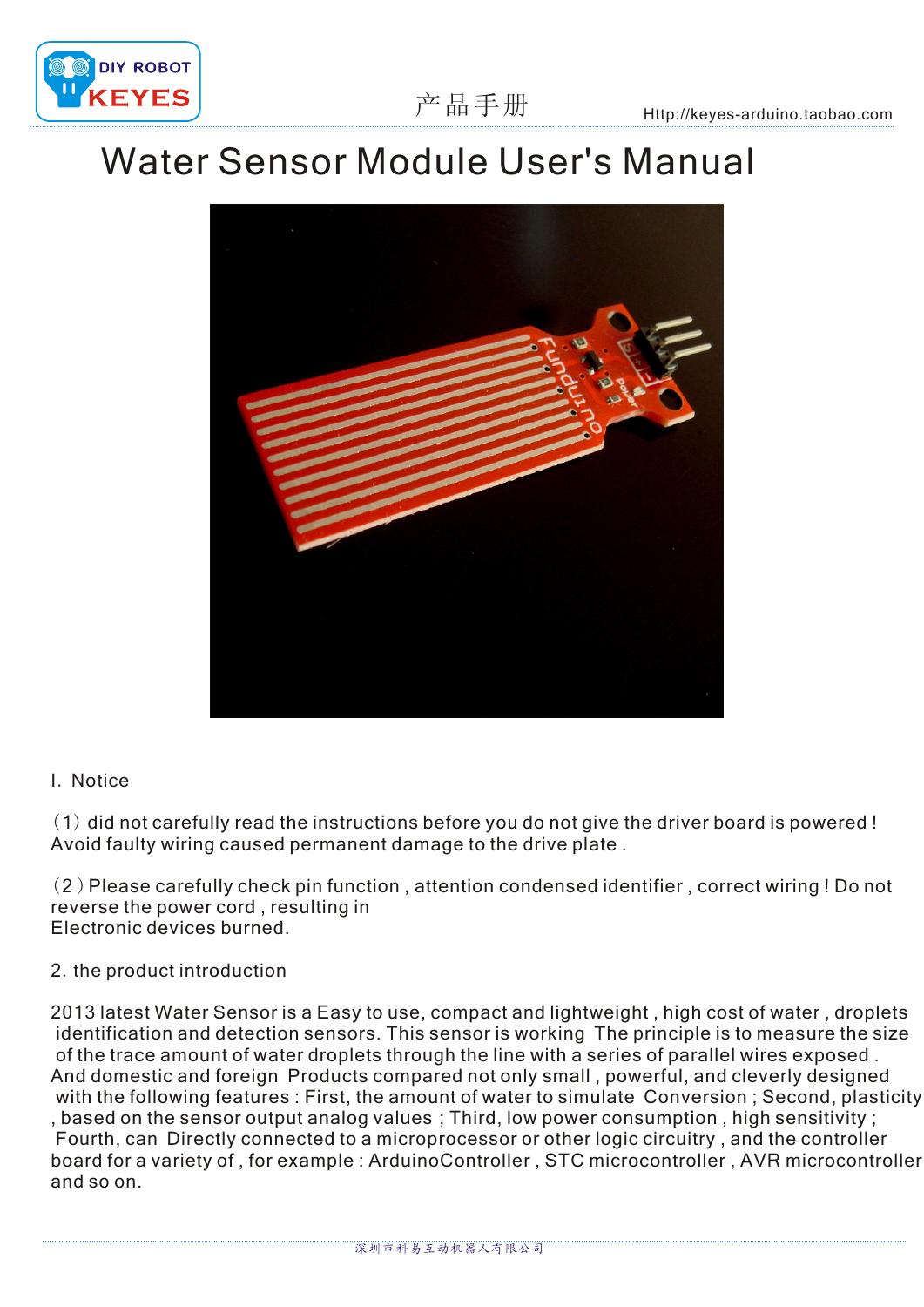

## 3, the specification parameters

1 Product Name: water level sensor 2 Item :. K-0135 3 Operating voltage :. DC5V 4 Working current : less than 20mA 5 Sensor Type : Analog 6 detection area :. 40mm x16mm 7 Production process :. FR4 double-sided HASL 8 mounting hole size : 3.0mm 9 user-friendly design : half-moon -slip handle depression 11 Operating Humidity : 10%~90 % non-condensing 10 Working temperature : . 1  $0^{\circ}$   $\mathbb{C}$  -30  $^{\circ}$   $\mathbb{C}$ 30 ℃ 12 Weight :. 3g

13 Product Dimensions : 65mm x 20mm x 8mm

4., the test Water Sensor Module

We use the Arduino controller to be tested , need to use hardware devices as follows :

- 1, Arduino controller × 1
- 2, Arduino sensor expansion board × 1
- 3, Water Sensor Module × 1
- 4, 3P sensor cable × 2
- 5, IR & LED Modue ( red ) × 1
- 6, USB data communication cable × 1

Water Sensor DuPont line will be connected to the Arduino sensor expansion board interface A1. The use of sensors

The red line will be connected to the Arduino piranha light sensor expansion board D8. After completing the hardware connection , the code is compiled After downloading the Arduino inside .